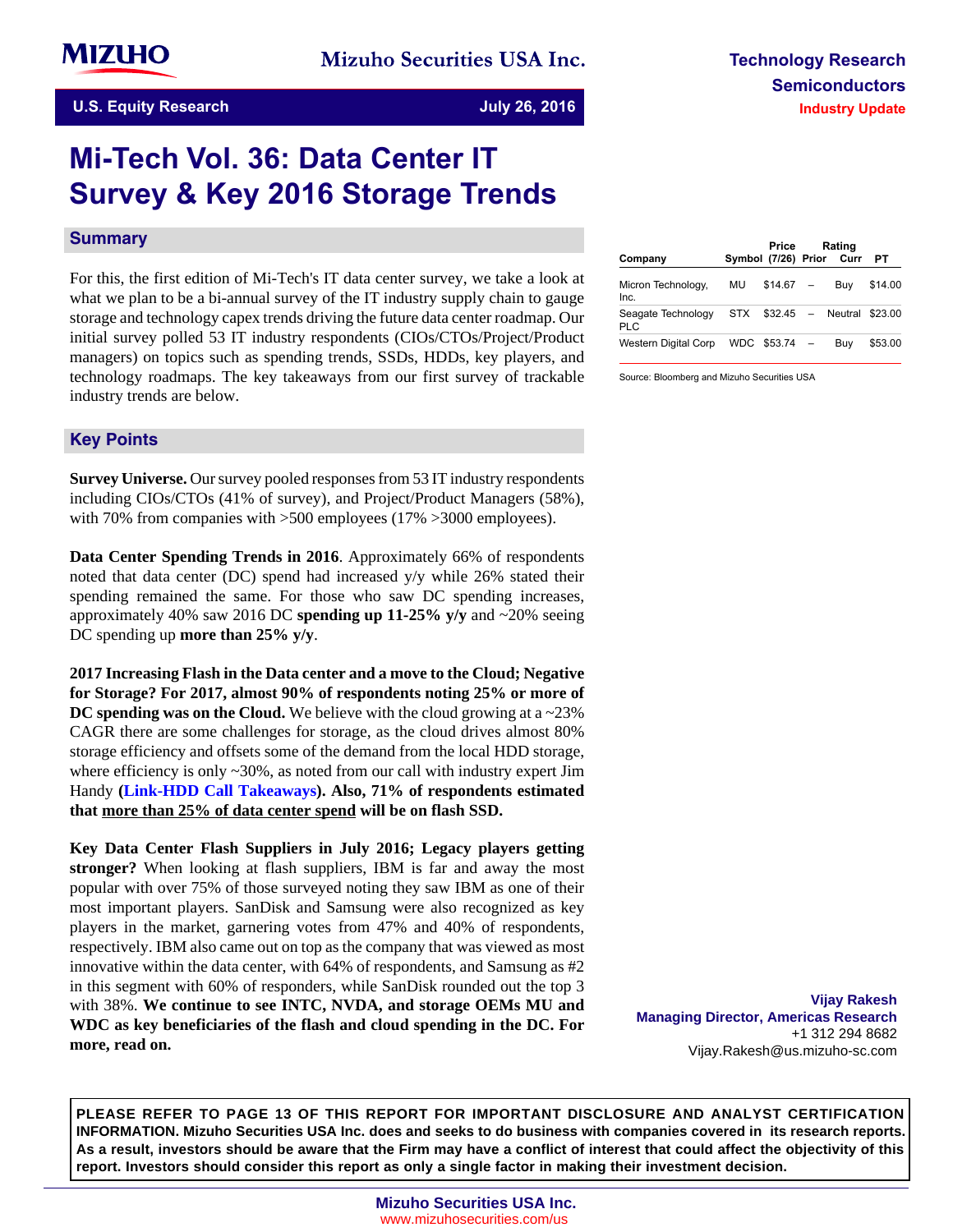

**Data Center Supplier: The Winners and Losers in Data Center Spending**. Our first survey points to continued traction at the traditional majors such as IBM and Samsung benefiting from increased data center spending, while WDC**,** SanDisk, and STX are also seeing increased spending trends. Micron was a net gainer, attracting new increased Enterprise data center spend. EMC showed a much smaller increase in spending in the survey versus almost all the peers listed above.

**Technology Roadmaps**. **As can be expected, three of the top DC trends are: 1)** the adoption of the Public Cloud, **2)** increased SSD/Flash, **and 3)** Increasing server flash with use of NVMe/PCIe.

**Emerging White Box and System Integrators**. With increasing Hyperscale and cloud OEMs driving DC spending, we believe white box and system integrators are seeing increased traction. Almost 70% of those surveyed noted the use of white box OEMs with ~40% of those surveyed using Quanta, 32% using Compal, and 30% used ZT Group**.** While 32% of the respondents did not use a white box storage OEM, an overwhelming 70% now use White Box OEMs, underlining a trend that has been ongoing for a while.

**A deeper look begins on the next page.**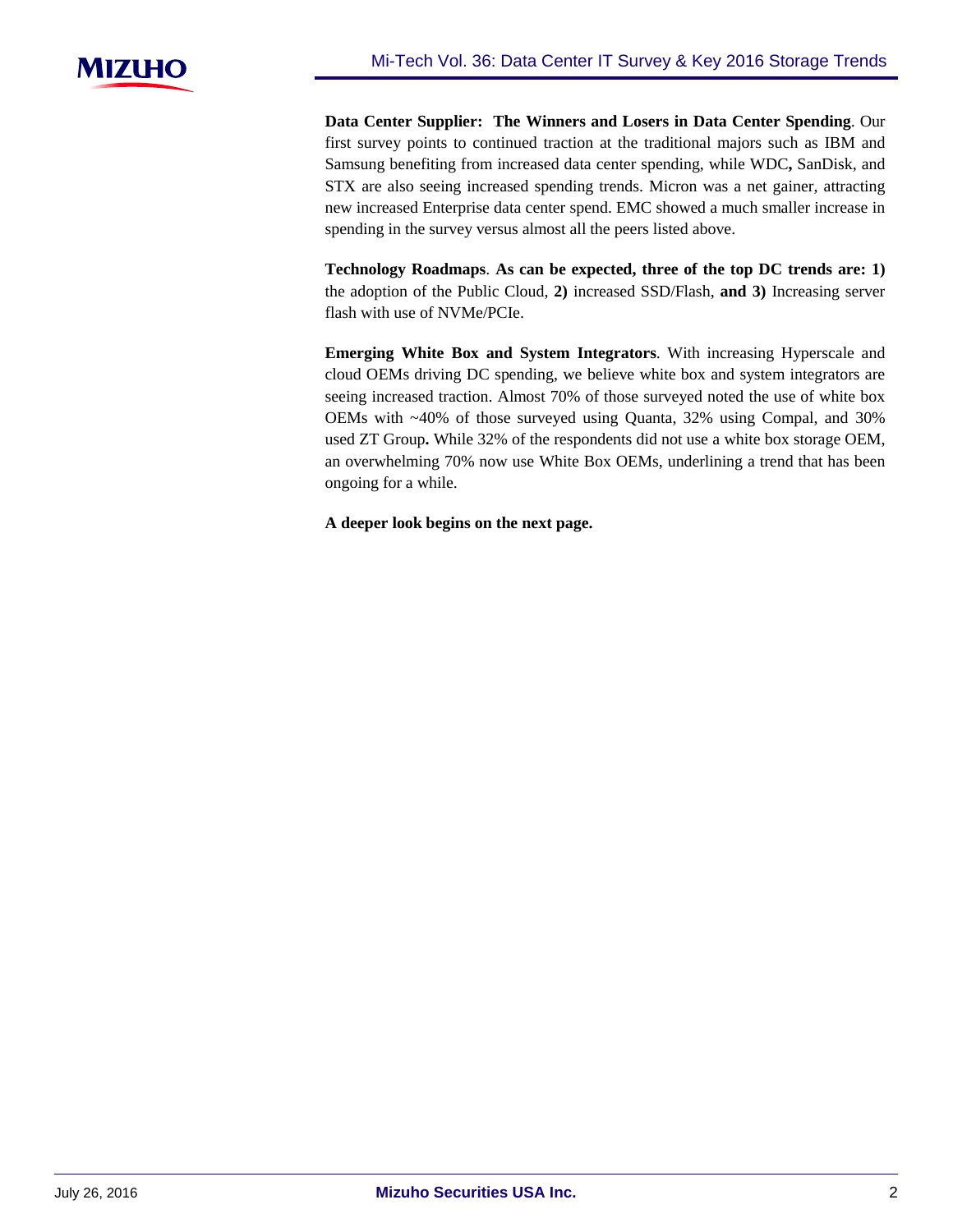

# **Mizuho MSUSA Data Center IT Survey**



Source: centergrid.com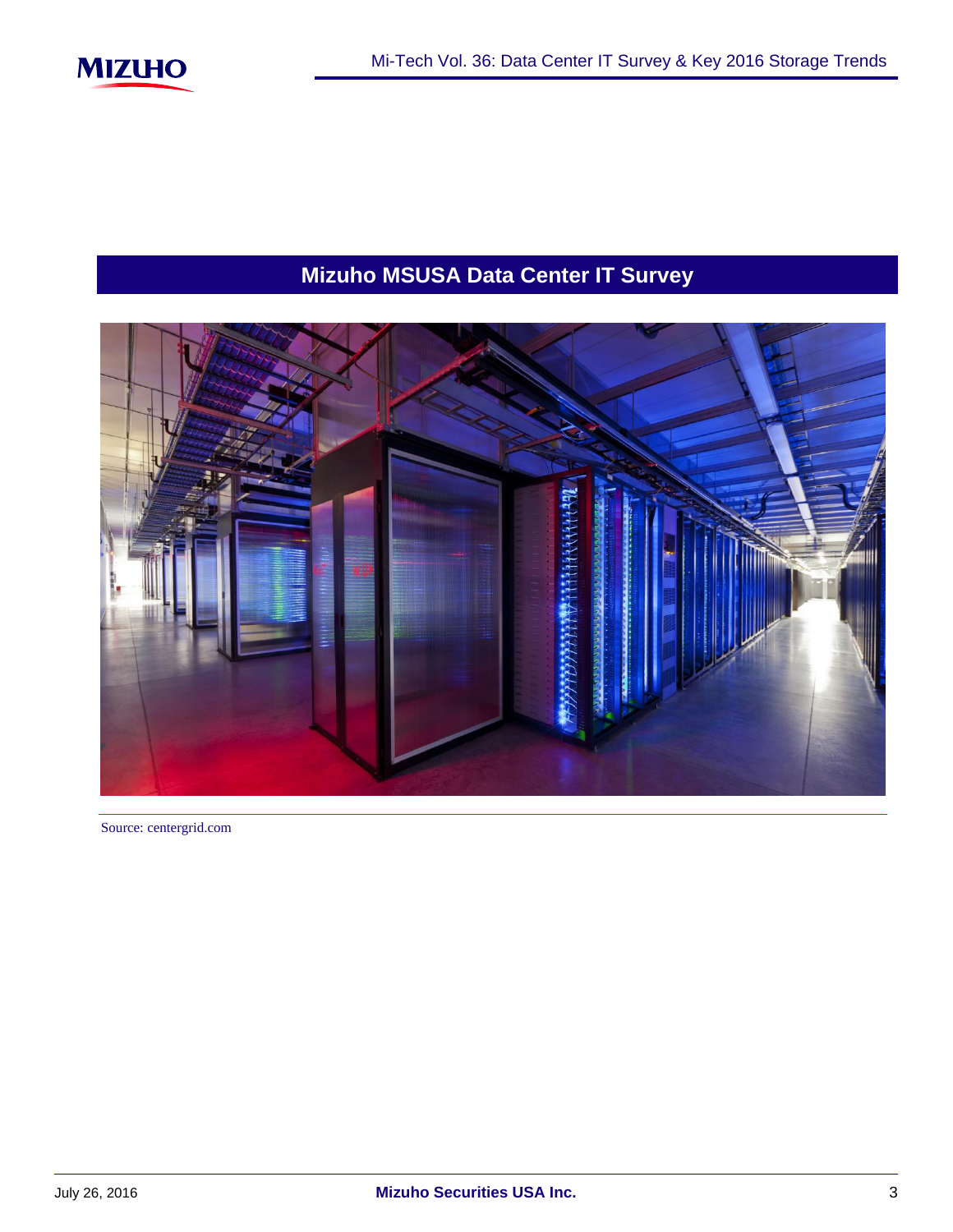

#### 2016 Data Center Spending Trends

Data center spending looks to be up  $y/y$ , with 60% of respondents noting overall DC spending is up at least 10% since last year. Only 3% reported an increase of less than 5% y/y.

#### **Exhibit 1: Data Center Spending versus Last year – July-2016**



Source: MSUSA Data center Survey Data, Mizuho Securities research

## Cloud and Flash SSD Spending in the Data Center

For 2017, almost 90% of respondents noted 25% or more of DC spending was on the cloud, with almost 1/3 of overall respondents stating over 50% of their spending is on the cloud. We believe with the cloud growing at a  $\sim$ 23% CAGR there are some challenges for storage, as the cloud drives almost 80% storage efficiency and offsets some of the demand from the local HDD storage, where efficiency is only ~30%, as noted from our call with industry expert Jim Handy **(**[Link-HDD Call Takeaways](https://msusa.bluematrix.com/docs/pdf/c82da458-e42a-4492-aead-f2859cadf7ba.pdf)**).** Also 71% of respondents estimated that more than 25% of data center spend will be on flash SSD.

#### **Exhibit 2: Cloud and Flash SSD Spending in the Data center**



Source: MSUSA Data center Survey Data, Mizuho Securities research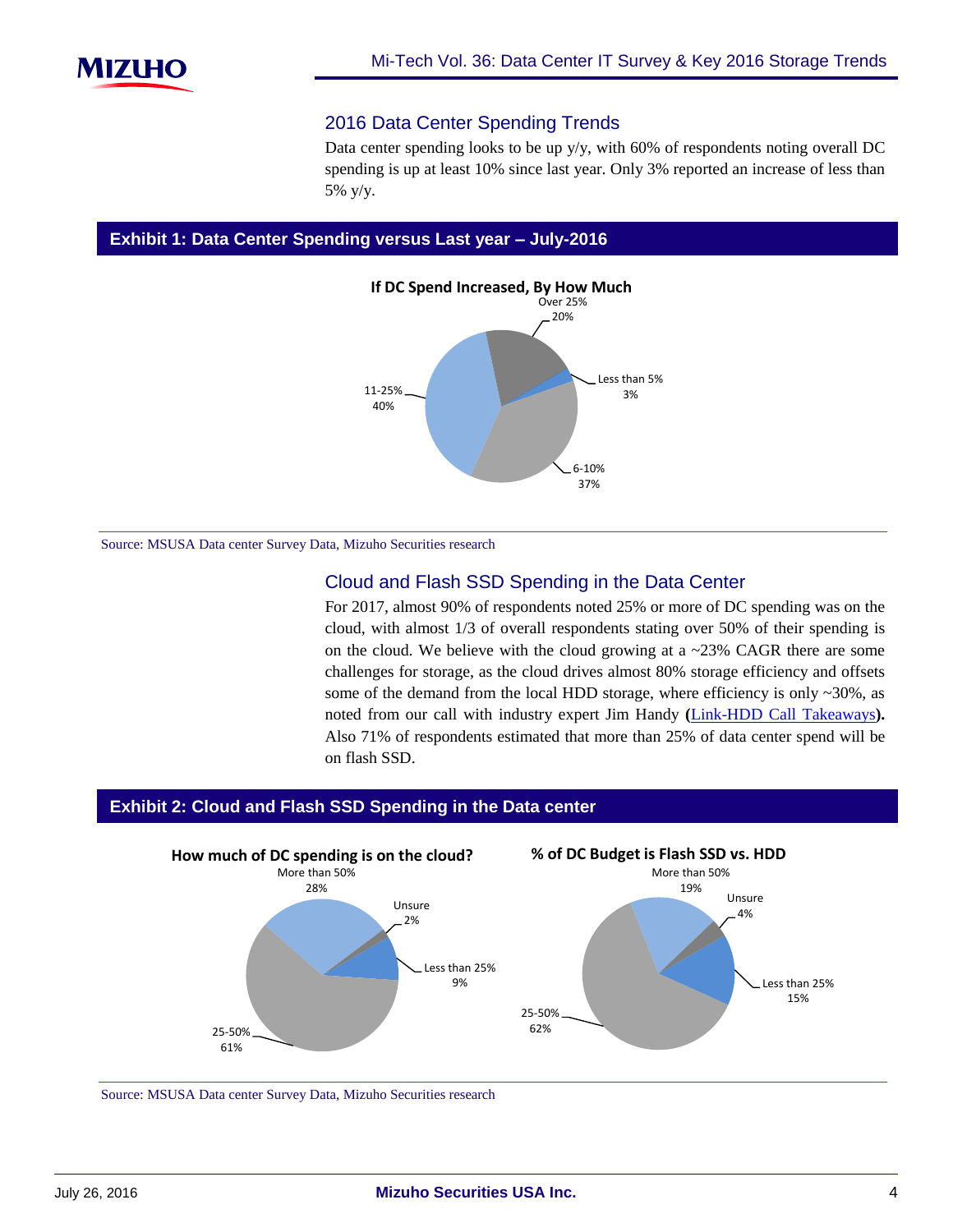## Key Data Center Flash Suppliers

Within the data center suppliers, respondents reported a few standout flash players. The biggest was IBM, with 70% of those surveyed noting IBM as key, followed by SanDisk and Samsung at 40-50% of the supplier base. We believe this is notable as the supply balance appears to be moving from the IT heavyweights like EMC/IBM to OEMs such as Samsung/SanDisk/WDC.

## **Exhibit 3: Key Data Center Flash Suppliers**



Source: MSUSA Data center Survey Data, Mizuho Securities research

#### The Innovators in the Data Center

**Again, IBM, Samsung, and SanDisk (WDC) are viewed as the three most innovative among the data center suppliers**. We would note while many of the newer players garnered votes, they appear to be lower down the scale, though this might be also a result of just being new and emerging in a very established industry.

#### **Exhibit 4: Innovation Among the Data Center IT Suppliers**



Source: MSUSA Data center Survey Data, Mizuho Securities research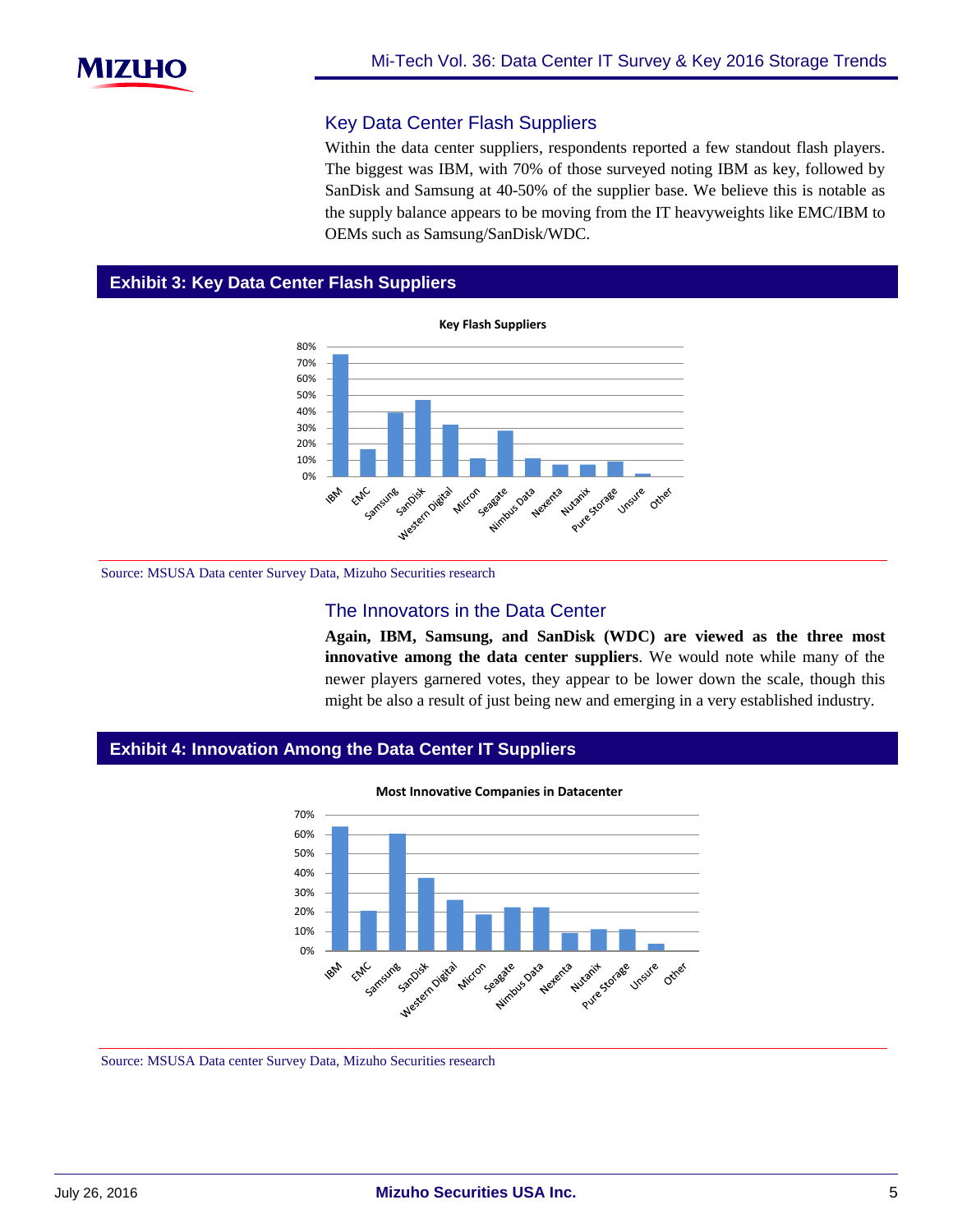

### The Winners and Losers in Data Center Spending

**We believe this is the litmus test**. Some of the legacy majors such as IBM, Samsung, SanDisk and even WDC are seeing increased spending with 8-14% of respondents saying they increased spending allocation to the four. In comparison, while MU did see a net 3% new respondents saying they increased data center procurements and should be a positive given a renewed enterprise focus, overall some of the newer players (on right hand chart below) seem to see an underwhelming increase in DC spending benefit in our survey. Nonetheless, we would underscore that this data center spending survey is by no means comprehensive and is meant to reflect a slice of the spending trends in the industry.

IBM, Samsung, SanDisk, and WDC continue to stand out in this portion of the survey as well, with ~50-60% of users maintaining or increasing procurement at these suppliers.

#### **Exhibit 5: The Major Data Center Spending Trends – Winners and Losers**



Source: MSUSA Data center Survey Data, Mizuho Securities research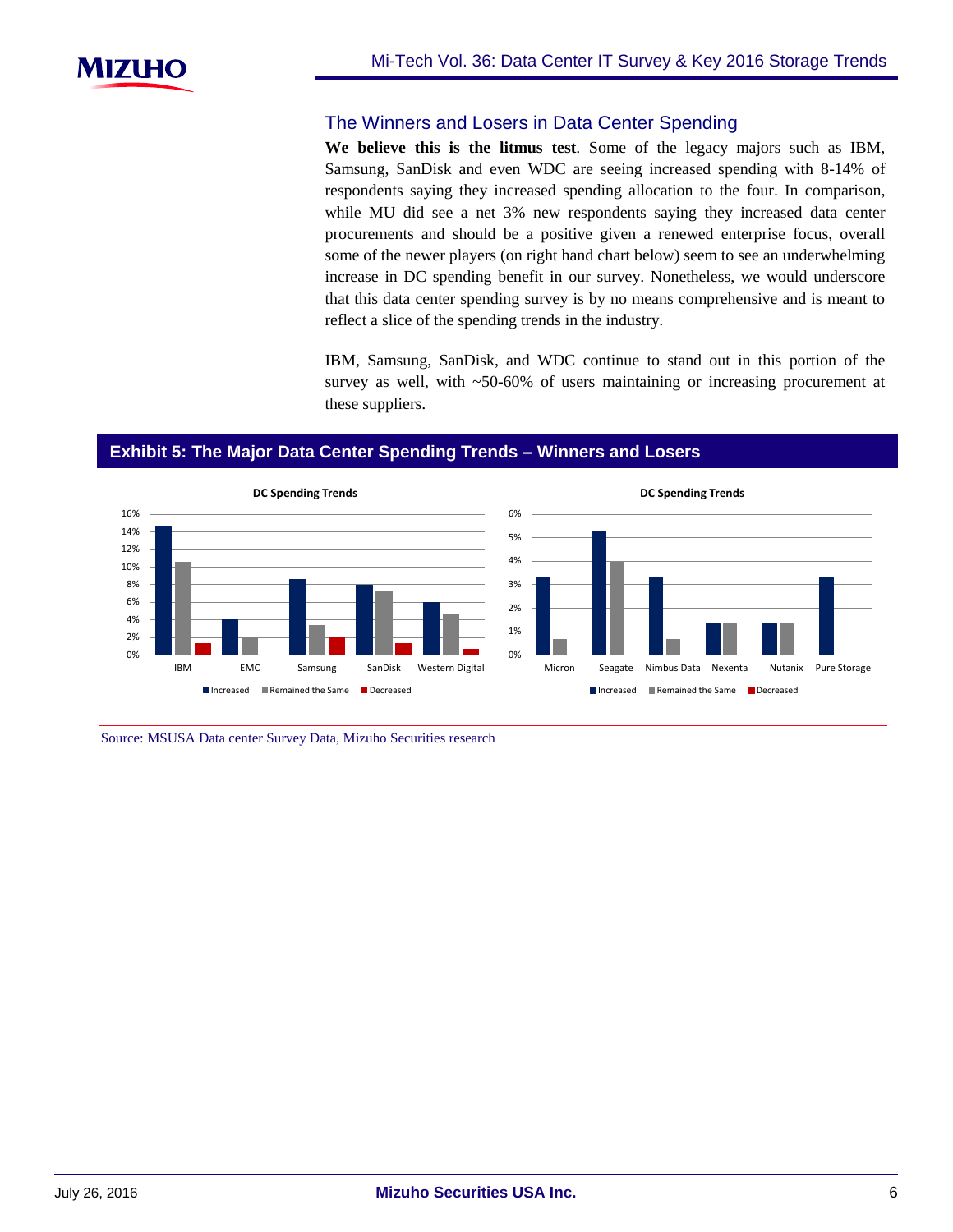

# Key HDD and Data Center Technology Trends

Within HDD, the most common new trend among IT professionals is the helium filled drives. We also believe there will be significant trends within near-line/cold storage as well as shingled drives. As we had noted in our prior industry call note, shingled magnetic drives (SMR) has driven almost 30-70% increased areal density in HDD, which could drive potentially reduced future near-line units with the substantial increased density. Average HDD density in enterprise drives for nearline are jumping from 2-4TB to 8-10TB drives with the aid of new SMR technologies, but the flip side could be the use of reduced units.

In the data center, the Public Cloud is the key technology shift among those surveyed, which can be expected given the level of increased spending on the cloud which we discussed earlier.

#### **Exhibit 6: New Trends and Technology Shifts**



**Next Technology Shifts in DC Roadmap**



Source: MSUSA Data center Survey Data, Mizuho Securities research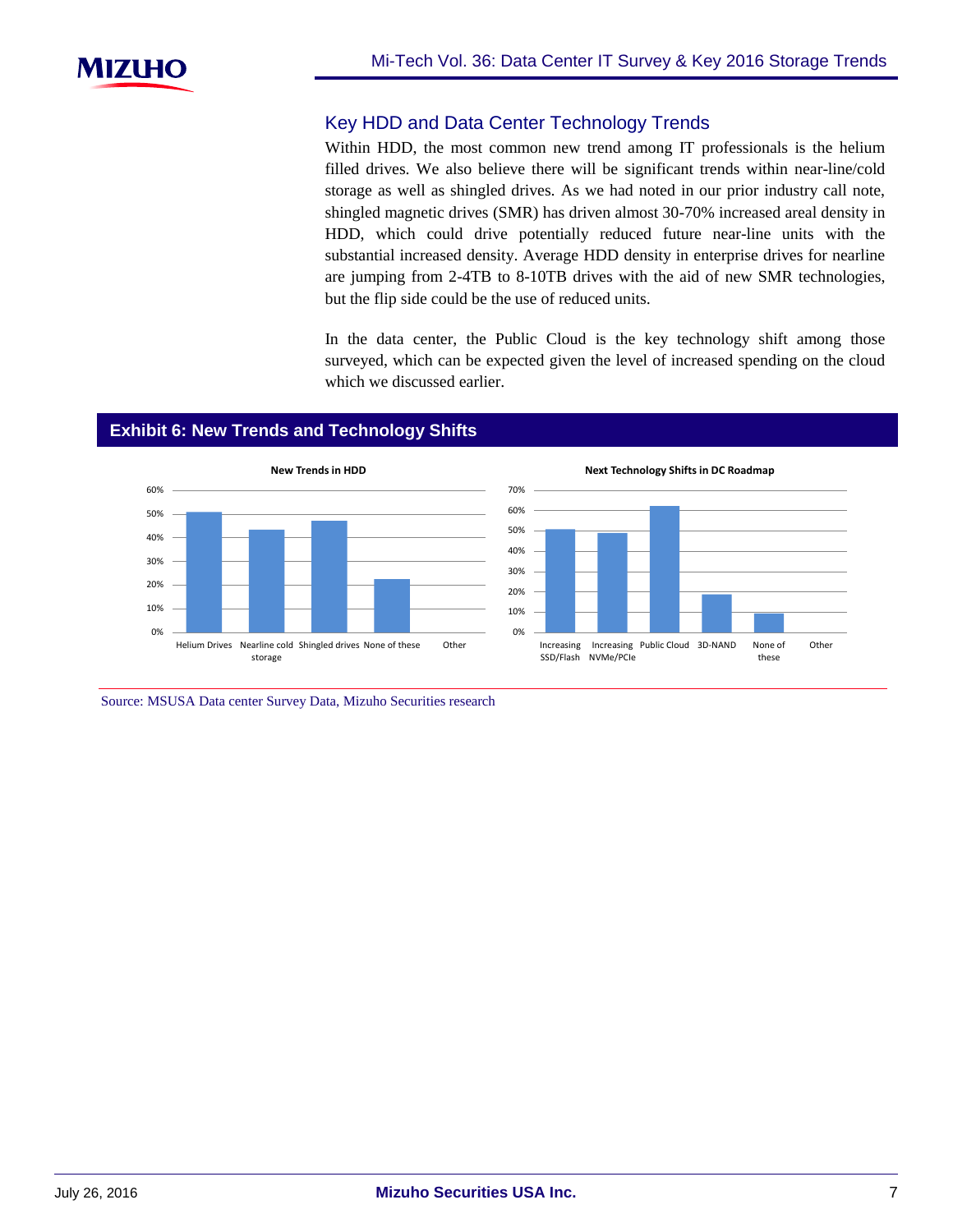

#### The Move to White Box OEMs, and Hello System Integrators!

With increasing Hyperscale and cloud OEMs driving DC spending, we believe white box and system integrators are seeing increasing traction.

Almost 70% of those surveyed noted the use of white box OEMs. Among those, ~40% of those surveyed used Quanta, 32% used Compal, and **30% used system integrators such as** ZT **Group that potentially put hybrid HDD and SSD systems to substitute for mission critical or performance systems**. As we show below, among White Box OEMs, Quanta was the most used, followed closely by Compal and ZT Group.

While 70% of the respondents were using while box OEMs, approximately 30% of those surveyed did not use White Box OEMS instead using the traditional OEM route, but this seems to be becoming a scarcer minority and will be interesting to track in further surveys.

#### **Exhibit 7: Key White Box Data center Suppliers**



**White Box Storage OEMs as Suppliers**

Source: Mizuho Securities estimates, MSUSA Data center Survey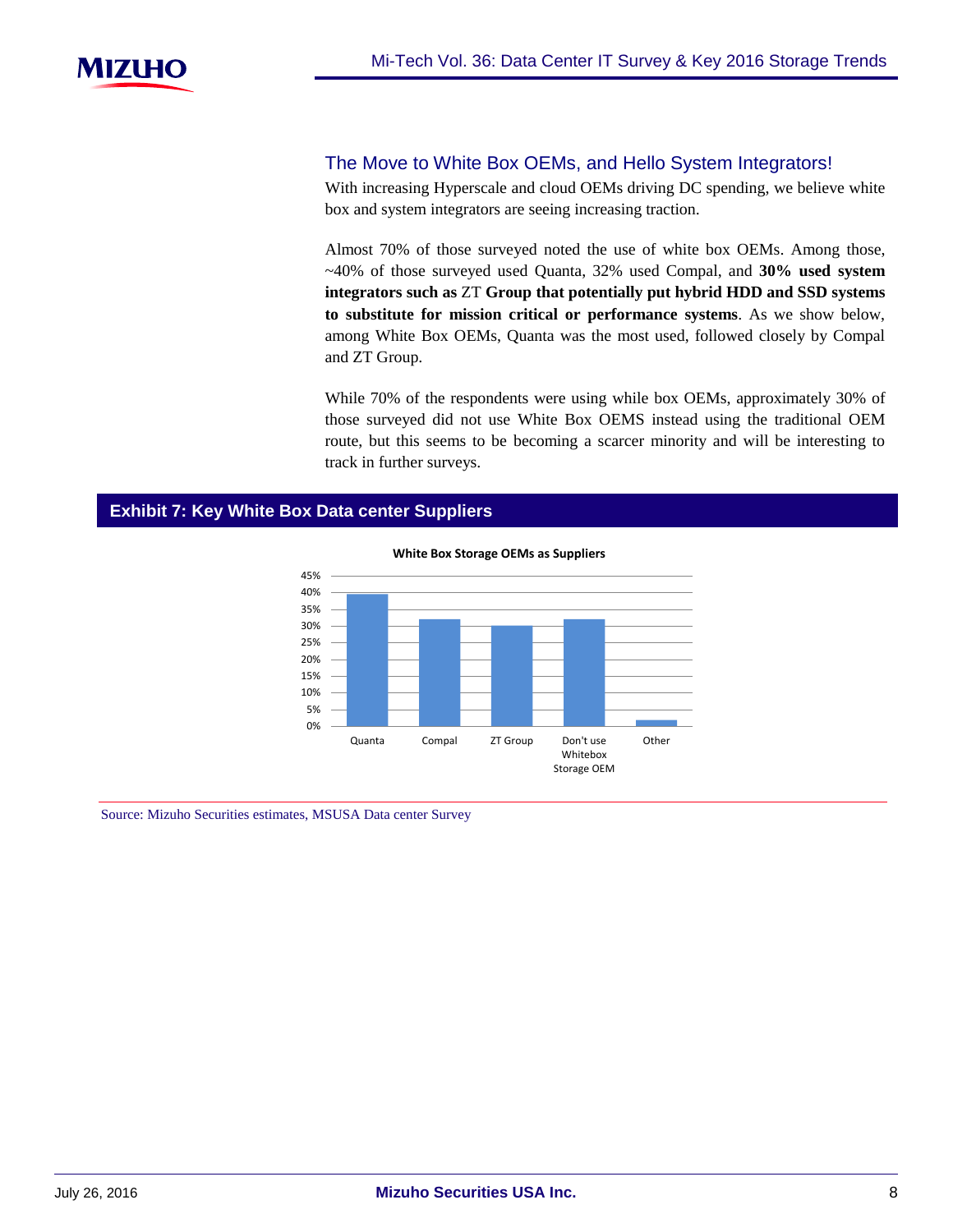

| Vol.               | <b>Past Editions</b>                                                    | <b>Date</b>          |
|--------------------|-------------------------------------------------------------------------|----------------------|
| $I\hspace{-.1em}V$ | <b>Global Automotive OEMs - Electrification and ADAS</b>                | <b>June 30, 2015</b> |
| $\boldsymbol{V}$   | $3D-NAND - Are we there yet?$                                           | <b>July 7, 2015</b>  |
| VI                 | Why 2016 Should be Another Year of Strong RF Growth                     | July 27, 2015        |
| VII                | A Look at the EMV Ramp in the U.S.                                      | Aug. 6, 2015         |
| <b>VIII</b>        | Payments Takeaways - Strong 2016 with China, NFC, and U.S. EMV          | Aug. 16, 2015        |
| IX                 | <b>Display OEMs Join In-Cell; SYNA Well Positioned</b>                  | Sept. 13, 2015       |
| X                  | Global Auto Sales through August; We Like NXPI, CY, ON                  | Sept. 17, 2015       |
| XI                 | Why You Should Buy Integrated RF Suppliers AVGO, SWKS, and ORVO         | Sept. 22, 2015       |
| <b>XII</b>         | <b>Handset RF Outlook - A Changing Landscape</b>                        | Nov. 13, 2015        |
| <b>XIII</b>        | <b>Takeaways from our NAND Call: The Enterprise Roadmap</b>             | Nov. 13, 2015        |
| <b>XIV</b>         | <b>SYNA and FPC: The Mobile FP and Biometrics Landscape</b>             | Nov. 22, 2015        |
| XV                 | In NAND, 3D is Key as TLC becomes so "last year"                        | Nov. 29, 2015        |
| <i>XVI</i>         | <b>Samsung 18nm DRAM in mid-2016?</b>                                   | Nov. 29, 2015        |
| <b>XVII</b>        | <b>Fingerprints: A Call with the King</b>                               | Dec. 3, 2015         |
| <b>XVIII</b>       | <b>Strong November 4G Adds, China 5/6 mode 2016 Tailwinds</b>           | Dec. 28, 2015        |
| <b>XIX</b>         | Autos - A Tax Cut (China) and 2017 Hike (Japan)                         | Jan. 3, 2016         |
| XX                 | <b>ADAS Gets a Disruptive Quanergy Boost; Positive for NXPI, CY, ON</b> | Jan. 21, 2016        |
| <b>XXI</b>         | A Look at the Challenged PC and Storage Markets                         | Jan. 25, 2016        |
| <b>XXII</b>        | <b>Storage Weak - SSD/HDD and a Strong Yen</b>                          | Feb. 15, 2016        |
| <b>XXIII</b>       | <b>Ouanergy Accelerates ADAS and 3D-Mapping</b>                         | Feb. 21, 2016        |
| <b>XXIV</b>        | <b>China 4G Transition from 2G Gaining Steam</b>                        | Feb. 28, 2016        |
| <i>XXV</i>         | <b>NXPI-Apple Pay with CUP Drives Mobile Payments</b>                   | Feb. 28, 2016        |
| <b>XXVI</b>        | <b>Fingerprints and NFC-China Driving Growth with Payments</b>          | Mar. 16, 2016        |
| <b>XXVII</b>       | A Look at the Virtual Reality Roadmap with AMD                          | Mar. 20, 2016        |
| <b>XXVIII</b>      | A 3D-NAND and SSD Industry Update, and the HDD Roadmap                  | Mar. 22, 2016        |
| <b>XXIX</b>        | Huawei - Key Handset & Carrier Takeaways                                | Mar. 31, 2016        |
| <b>XXX</b>         | A Preliminary Look at VR; Closing in on Gaming                          | May 11, 2016         |
| <b>XXXI</b>        | <b>Magna Takeaways: Focus on NXPI, CY and ON</b>                        | May 12, 2016         |
| <b>XXXII</b>       | <b>Tailwinds from Automotive Sales and AEB</b>                          | <b>June 13, 2016</b> |
| <b>XXXIII</b>      | <b>Previewing Huawei, a Global Telecom and Networking Juggernaut</b>    | <b>June 15, 2016</b> |
| <b>XXXIV</b>       | <b>Updated Memory/HDD Model; Stable DRAM into 2017</b>                  | <b>June 20, 2016</b> |
| <b>XXXV</b>        | <b>BREXIT - What's Next for Autos?</b>                                  | <b>June, 26 2016</b> |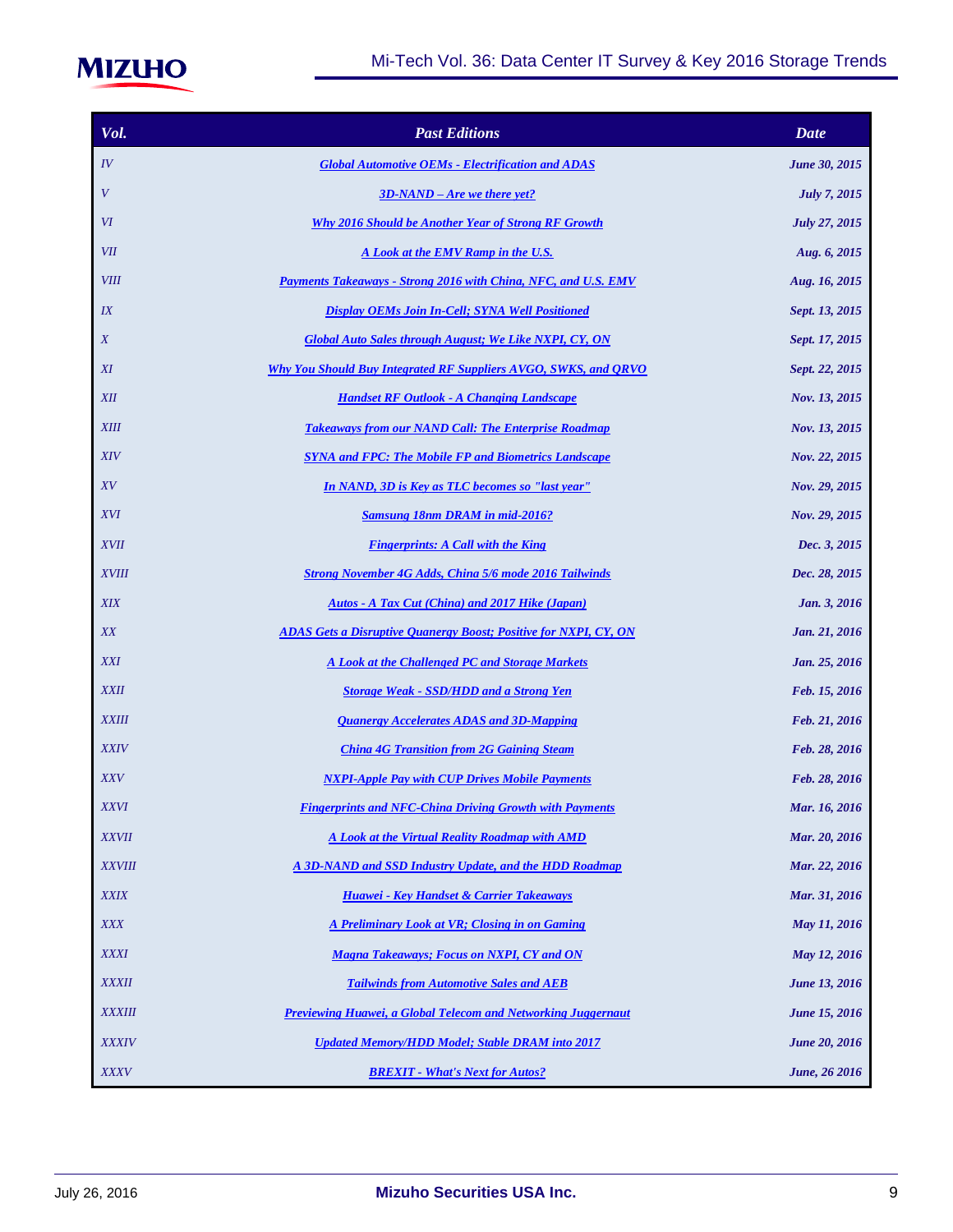

# **Glossary**

| $\sim$ - approximately                                                                                 | eMCP - embedded multi-chip module<br>using DRAM and NAND             | IoT - internet of things                                               | nm - nanometer                                                                    | RSP - Renesas Semiconductor<br>products/Drivers                        |
|--------------------------------------------------------------------------------------------------------|----------------------------------------------------------------------|------------------------------------------------------------------------|-----------------------------------------------------------------------------------|------------------------------------------------------------------------|
| 1H/2H - first half/second half                                                                         | EMV - Europay, MasterCard and Visa, a<br>payment consortium          | IP - intellectual property                                             | <b>NOL</b> - Net Operating Losses                                                 | RSU - Restricted Stock Units                                           |
| 2G/3G/4G - 2nd generation, third<br>generation. 4th generation wireless                                | EOY - end of year                                                    | ISM - Institute for Supply Management                                  | NOR - a type of non-volatile storage<br>memory                                    | SAS - serial attached SCSI (small<br>computer system interface)        |
| 3G/4G - Third generation / Fourth<br>generation                                                        | EPS - earnings per share                                             | ITU - International Telecommunication<br>Union                         | NPV - net present value                                                           | SAW - surface acoustic wave filters                                    |
| 4G-LTE - Fourth generation, long term<br>evolution                                                     | ET-envelope tracking                                                 | JPY - Japanese yen                                                     | NVMe - Non-volatile Memory Express                                                | SDH - Synchronous Digital Hierarchy,<br>mostly in Europe               |
| ADAS - Automotive driver assist<br>systems                                                             | ETD - Emerging Technologies Division JV - joint venture              |                                                                        | NYSE - New York Stock Exchange                                                    | SG&A - Sales, General and<br>Administrative                            |
| APU - accelerated processing unit                                                                      | EU - European Union                                                  | K - Thousand                                                           | ODM - original design manufacturer                                                | SLAC - subscriber line audio-processing<br>circuit                     |
| ARM - a family of instruction set<br>architectures used for processors for<br>computers, servers, etc. | EV - enterprise value                                                | Kbps/Mbps - Kilobit per<br>second/Megabit per second bandwidth         | OEM - original equipment manufacturer SLIC - subscriber line interface circuit    |                                                                        |
| ASIC - application specific integrated<br>circuits                                                     | EvDO - Evolution Data Only                                           | KGD - Known Good Die                                                   | OFN - optical finger navigation                                                   | SMIC - Semiconductor Manufacturing<br><b>International Corporation</b> |
| ASP - average selling price                                                                            | EVP - Executive Vice President                                       | Kwpm - thousand wafer per month<br>capacity                            | OLT - Optical Line Termination or<br>Terminal                                     | SoC - system on chip                                                   |
| ATM - Asynchronous Transfer mode                                                                       | F - Fiscal                                                           | LIBOR - London Interbank Offered Rate OM - operating margin            |                                                                                   | SONET - Synchronous Optical Network,<br>used in North America          |
| <b>B</b> - Billion                                                                                     | FASB - Financial Accounting Standards<br>Board                       | LQ - last quarter                                                      | ONU - Optical Network Unit                                                        | SOX - Philadelphia semiconductor index                                 |
| BAW - bulk acoustic wave filters                                                                       | FBAR - film bulk acoustic resonator, a<br>type of filter             | LSD - low single digits                                                | Opex - operating expenses                                                         | SRAM - static random access memory                                     |
| BiDi - Bi Directional                                                                                  | FBAR/BAW -Film Bulk acoustic<br>resonator/Bulk acoustic wave Filters | LT-long term                                                           | P/B - price to book value ratio                                                   | SSD - solid state drive                                                |
| BOM - bill of materials                                                                                | FCF - free cash flow                                                 | LTE - long term evolution, a 4th<br>generation wireless protocol       | P/E - price to earnings                                                           | TAM - total available market                                           |
| bps - basis points                                                                                     | FDD LTE - Frequency Division Duplex<br>Long Term Evolution           | LY - last year                                                         | $P/S$ - price to sales                                                            | TD - time division                                                     |
| CA - carrier aggregation                                                                               | FP - finger print                                                    | m - Meters                                                             | PA - power amplifier                                                              | TDDI - touch display driver integration                                |
| CAGR - compound annual growth rate                                                                     | FPGA - field programmable gate arrays                                | M - Million                                                            | PAD - power amplifier duplexer,<br>essentially 2 filters and a Power<br>amnlifier | TDD-LTE - Time Division Duplex Long<br>Term Evolution                  |
| CAPEX - capital expenditures                                                                           | FT-force touch                                                       | M&A - mergers and acquisitions                                         | PC - personal computer                                                            | TD-SCDMA - Time Division<br>Synchronous                                |
| CDMA - code division multiple access                                                                   | FTC - Federal Trade Commission                                       | MB - megabyte                                                          | PCIe - Peripheral Component<br><b>Interconnect Express</b>                        | TLC - triple level cell                                                |
| CEO/CFO - Chief Executive/Chief<br>Financial                                                           | FY - fiscal/full year                                                | Mbps - megabit per second                                              | PMI - Purchasing Managers' Index                                                  | Tx/Rx - Transmit / Receive                                             |
| CES - consumer electronics show                                                                        | GAAP - generally accepted accounting<br>principles                   | MCU - micro controller unit                                            | PMIC - Power Management Integrated<br>Circuit                                     | USB - universal serial bus                                             |
| CF - cash flow                                                                                         | Gb/GB - gigabytes/Gigabit                                            | MHz - megahertz                                                        | PoE - Power over Ethernet                                                         | wpm - wafer per month                                                  |
| CFIUS - Committee on Foreign<br>Investment in the United States                                        | Gb/s - Gigabit per second                                            | MIIT - China Ministry of Industry and<br><b>Information Technology</b> | PSD - Programmable systems division                                               | x86 - Intel based processor architecture                               |
| COO - Chief Operation Officer                                                                          | GF - Global Foundries                                                | MIMO - multiple in, multiple out                                       | PSoC - programmable system on a chip                                              | XMC - Wuhan Xin Xin Semiconductor<br>Manufacturing Corporation         |
| CSP - chip scale packaging                                                                             | GHz - gigahertz                                                      | MLC - multi level cell                                                 | PT - price target                                                                 | y/y - year over year                                                   |
| CY - calendar year                                                                                     | GM - gross margin                                                    | MoE - merger of equals                                                 | $Q$ - quarter                                                                     | YE - year end                                                          |
| D/E - debt to equity                                                                                   | GPU - graphics processing unit                                       | MOFCOM - Ministry of Commerce<br>People's Republic of China            | q/q - quarter over quarter                                                        | YTD - year to date                                                     |
| DCF - discounted cash flow                                                                             | GSM - Global System for Mobile<br>Communication                      | MSD - mid single digits                                                | QCT - Qualcomm chip technologies                                                  |                                                                        |
| DoD - Department of Defense                                                                            | HDD - hard disk drive                                                | MSM - multi station modems, QCOM's<br>QCT chips                        | QTL - Qualcomm technology licensing                                               |                                                                        |
| DRAM - dynamic random access<br>memory                                                                 | HSA - heterogeneous system<br>architecture combining x86 and ARM     | NAND - "not and," a type of memory                                     | R&D - research and development                                                    |                                                                        |
| DT-desktop                                                                                             | HSD - high single digits                                             | NB - notebook                                                          | Rev-revenues                                                                      |                                                                        |
| e.MMC - Embedded managed NAND<br>solution                                                              | I/O - input output operations                                        | NDRC - National Development and<br>Reform Commission in China          | RF - radio frequency                                                              |                                                                        |
| EBITDA - earnings before interest,<br>taxes, depreciation and amortization                             | IC - integrated circuits                                             | NFC - near field communications                                        | ROI - return on investment                                                        |                                                                        |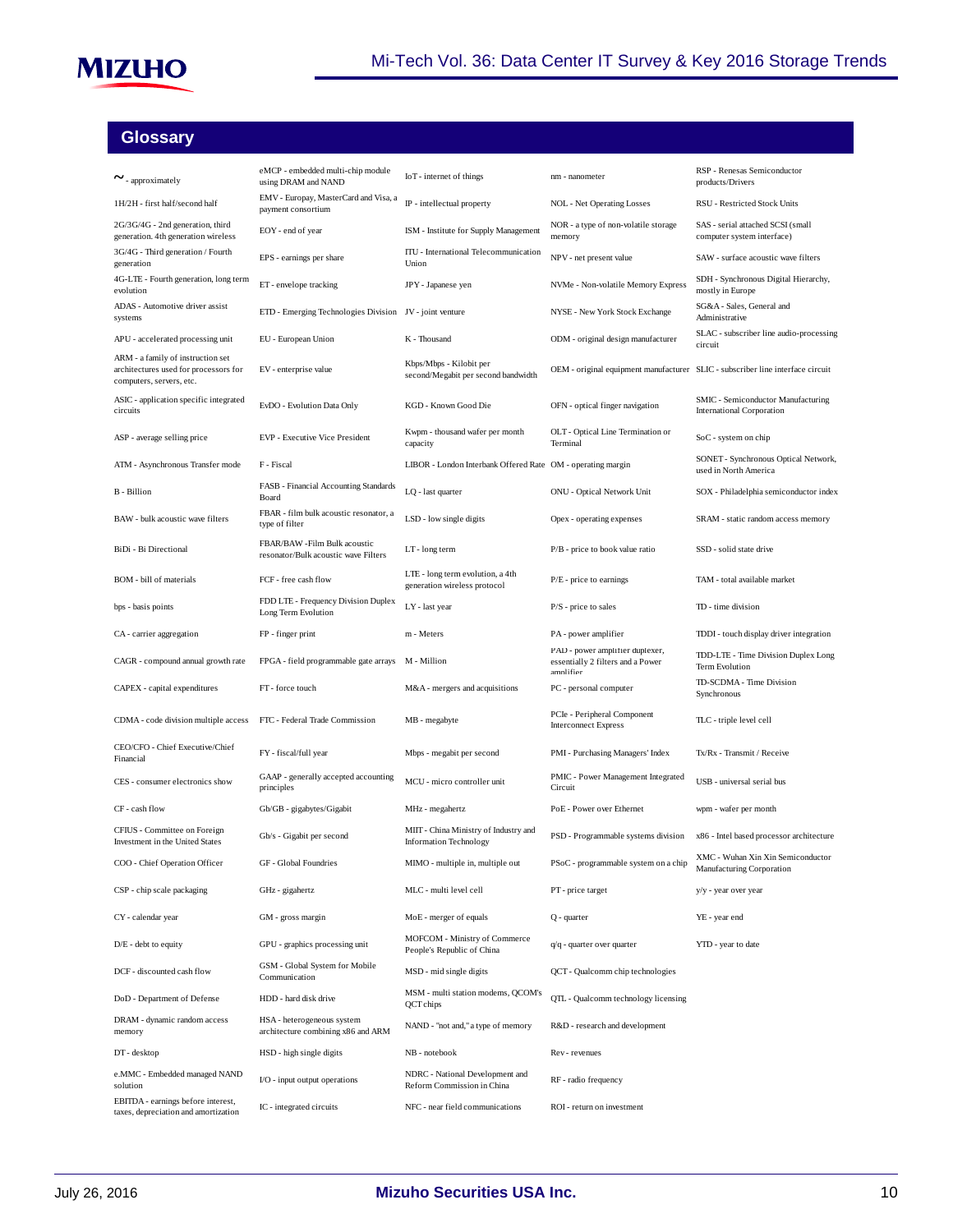

# **Price-Target-Calculation-and-Key-Risks**

# *Micron Technology, Inc.*

**Price Target:** We have MU rated Buy with a \$14 PT, ~27.5x our F17E EPS, but we believe a more inline 1.2x P/B for organic MU and 0.92x P/B including Inotera. MU has traded between  $0.7x-1.5x$  P/B over the last 5 years.

**Risks:** Micron competes globally in a highly cyclical and technology intensive market.

Key risks include:

- Memory ASP declines and cyclicality;
- Competitive and market share pressures;
- Increased industry memory Capacity and increased Capex from Samsung, Hynix;
- Slower 20nm DRAM ramps, higher costs or yield issues;
- Slower NAND improvement and/or 3D-NAND yield issues affecting ramps; and
- Other macro-economic, litigation, competitive, currency and technology risks.

# *Seagate Technology PLC*

**Price Target.** We have STX with a PT of \$23, a 11.6x P/E of our F2017EPS of \$1.99. STX has consistently focused on shareholder returns, strong FCF with a ~8% dividend yield with dividends growing 10% annually. Nonetheless, we are staying on the sidelines with a Neutral, given near-term weak HDD seasonality into 1H16, a weaker 1H16 PC-DT market, and downside on NAND pricing and margins, given seasonality and lack of strong enterprise SSD roadmap especially as Samsung and Intel ramp 3D-NAND.

**Risks:** STX competes in a cyclical, technologically intensive industry and sells to a concentrated customer base. Its ability to meet its own or our financial expectations and achieve future growth is subject to a number of risk factors, including, but are not limited to, the following:

· Little access to in-house NAND supply and no control on the NAND technology roadmap;

· Competition from Samsung with a 2-year 3D-NAND manufacturing lead;

· Competition from new technologies and deep pockets such as Intel's 3D-Xpoint;

· Competition from sovereign bottomless deep-pocketed financing ,such as China, entering the NAND market, and technology, IP and market share shifts;

· Declining PC market which is still 60% of the HDD unit market;

· Market acceptance of new product introductions;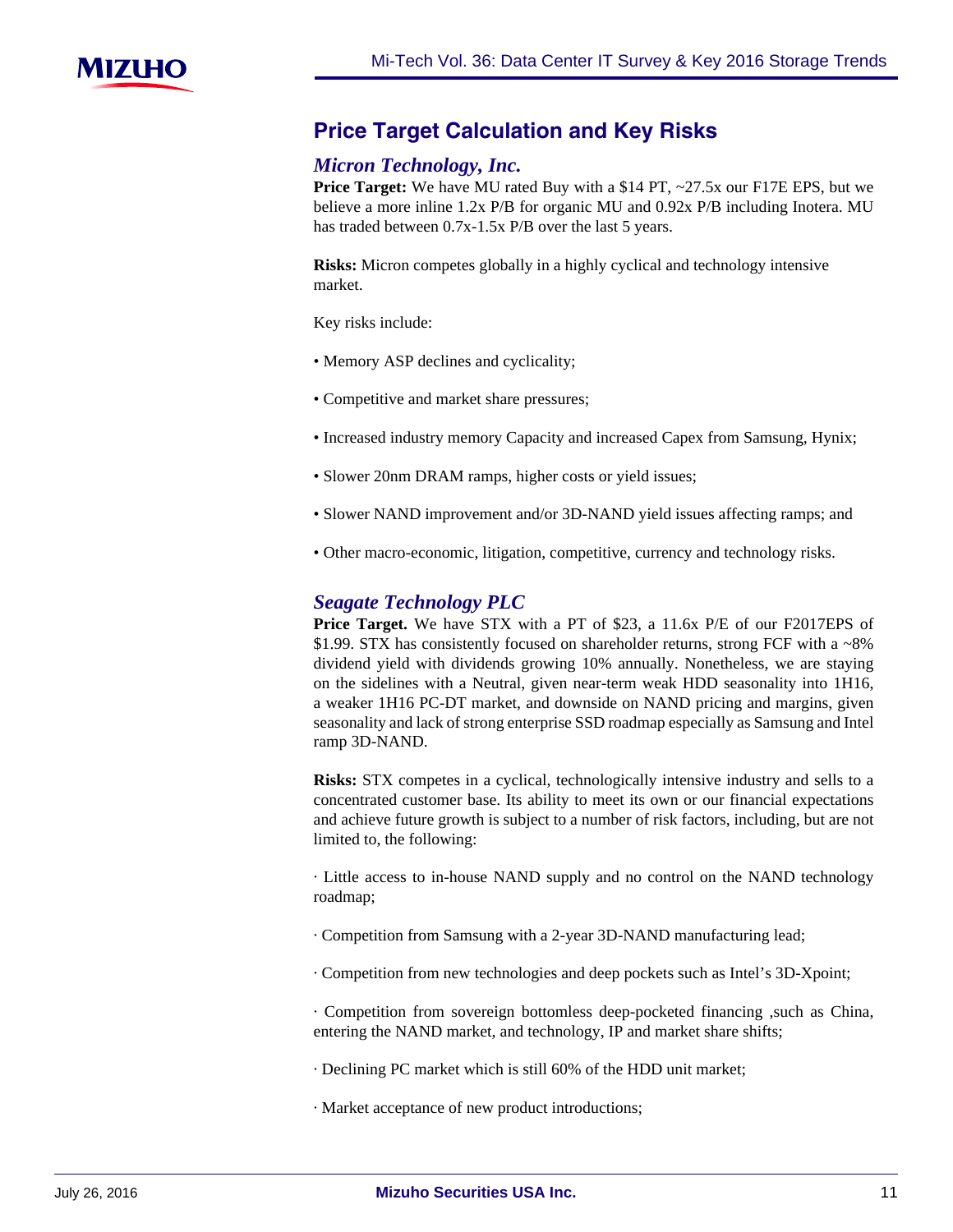

- · Failure to anticipate and respond to technological and market developments;
- · Subject to changes in demand for PC and storage systems;
- · Changes in the macroeconomic environments;
- · Greater than expected seasonality declines of key products;
- · The long and unpredictable sales cycle of enterprise data storage; and

· International operations subject the company to foreign markets and currency fluctuations.

# *Western Digital Corp*

**Price Target:** We have WDC with a Buy, PT of \$53, 11.9x our F17E EPS of \$4.46. The acquisition of SNDK provides access to in-house NAND, which we believe is a significant advantage over competitor STX.

**Risks:** WDC competes in a cyclical, technologically intensive industry and sells to a concentrated customer base. Its ability to meet its own or our financial expectations and achieve future growth is subject to a number of risk factors, including, but are not limited to, the following:

· Competition from Samsung with a 2-year 3D-NAND manufacturing lead;

· Competition from new technologies and deep pockets such as Intel's 3D-Xpoint;

· Exposure to NAND volatility and more capex and technology required with in-house NAND technology and IP;

- · Declining PC market which is over 60% of the HDD unit market;
- · Market acceptance of new product introductions;
- · Failure to anticipate and respond to technological and market developments;
- · Subject to changes in demand for PC and storage systems;
- · Changes in the macroeconomic environments;
- · Greater than expected seasonality declines of key products;
- · The long and unpredictable sales cycle of enterprise data storage;

· International operations subject the company to foreign markets; and currency fluctuations.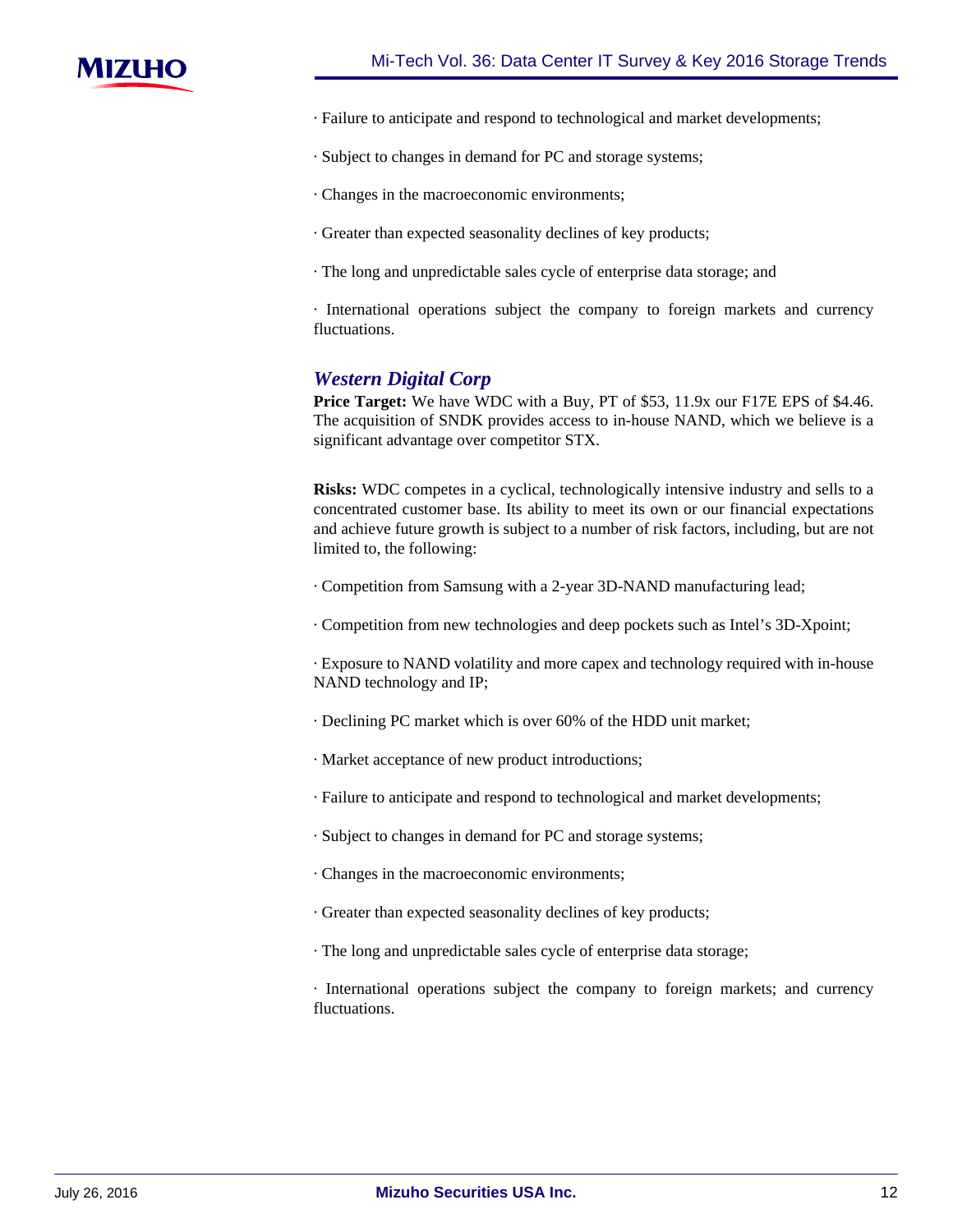

**Companies Mentioned (prices as of 7/26 )**

International Business Machines Corp. (IBM) Western Digital Corp (WDC- Buy \$53.74)

Seagate Technology PLC (STX- Neutral \$32.45)

#### **IMPORTANT DISCLOSURES**

The disclosures for the subject companies of this report as well as the disclosures for Mizuho Securities USA Inc. entire coverage universe can be found at<https://msusa.bluematrix.com/sellside/Disclosures.action>or obtained by contacting [EQSupervisoryAnalystUS@us.mizuho-sc.com](mailto:EQSupervisoryAnalystUS@us.mizuho-sc.com) or via postal mail at Equity Research Editorial Department, Mizuho Securities USA Inc., 320 Park Avenue, 12th Floor, New York NY, 10022.

#### **Ownership Disclosures and Material Conflicts of Interest or Position as Officer or Director**

None

#### **Receipt of Compensation**

Mizuho Securities USA Inc. and or its affiliates makes a market in the following securities: Western Digital Corp, Micron Technology, Inc., Seagate Technology PLC and International Business Machines Corp.

Mizuho Securities USA Inc. and or its affiliates has received compensation for investment banking services for Western Digital Corp and International Business Machines Corp. in the past 12 months.

Mizuho Securities USA Inc. and or its affiliates has managed or co-managed a public offering of securities for Western Digital Corp and International Business Machines Corp. in the past 12 months.

The compensation of the research analyst writing this report, in whole or part, is based on MSUSA's annual revenue and earnings and is not directly related to any specific investment banking compensation. MSUSA's internal policies and procedures prohibit research analysts from receiving compensation from companies covered in the research reports.

#### **Regulation Analyst Certification (AC)**

I, Vijay Rakesh, hereby certify that the views expressed in this research report accurately reflect my personal views about any and all the subject companies. No part of my compensation was, is or will be, directly or indirectly, related to the specific recommendations or views expressed in this research report.

#### **Rating Definitions**

Mizuho Securities USA investment ratings are based on the following definitions. Anticipated share price change is based on a 6- to 12-month time frame. Return expectation excludes dividends.

| Buv:            | Stocks for which the anticipated share price appreciation exceeds 10%.                      |
|-----------------|---------------------------------------------------------------------------------------------|
| <b>Neutral:</b> | Stocks for which the anticipated share price appreciation is within 10% of the share price. |
| Underperform:   | Stocks for which the anticipated share price falls by 10% or more.                          |
| RS:             | Rating Suspended - rating and price objective temporarily suspended.                        |
| NR:             | No Rating - not covered, and therefore not assigned a rating.                               |

#### **Rating Distribution**

| (As of 7/26)        | % of coverage | IB service past 12 mo |
|---------------------|---------------|-----------------------|
| Buy (Buy)           | 45.41%        | 37.23%                |
| Hold (Neutral)      | 52.66%        | 25.69%                |
| Sell (Underperform) | 1.93%         | 25.00%                |

For disclosure purposes only (NYSE and FINRA ratings distribution requirements), our Buy, Neutral and Underperform ratings are displayed as Buy, Hold and Sell, respectively.

For additional information: Please log on to <http://www.mizuhosecurities.com/us> or write to Mizuho Securities USA, 320 Park Ave, 12th FL, New York, NY 10020.

#### **Disclaimers**

This report has been prepared by Mizuho Securities USA Inc. ("MSUSA"), a subsidiary of Mizuho Americas LLC, solely for the purpose of supplying information to the clients of MSUSA and/or its affiliates to whom it is distributed. This report is not, and should not be construed as, a solicitation or offer to buy or sell any securities or related financial products.

This report has been prepared by MSUSA solely from publicly available information. The information contained herein is believed to be reliable but has not been independently verified. MSUSA makes no guarantee, representation or warranty, and MSUSA, MHSC and/or their affiliates, directors, employees or agents accept no responsibility or liability whatsoever as to the accuracy, completeness or appropriateness of such information or for any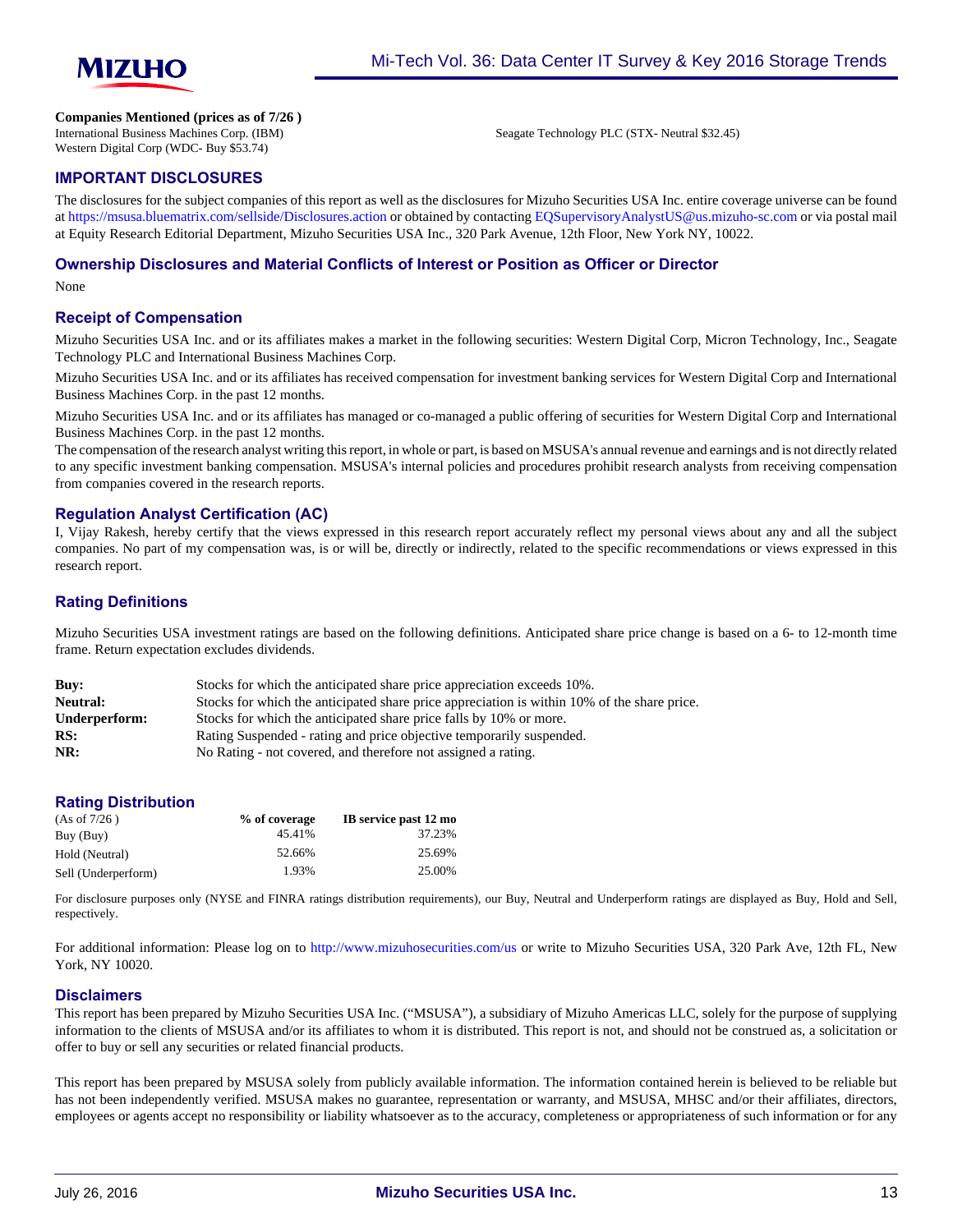loss or damage arising from the use or further communication of this report or any part of it. Information contained herein may not be current due to, among other things, changes in the financial markets or economic environment. Opinions reflected in this report are subject to change without notice.

This report does not constitute, and should not be used as a substitute for, tax, legal or investment advice. The report has been prepared without regard to the individual financial circumstances, needs or objectives of persons who receive it. The securities and investments related to the securities discussed in this report may not be suitable for all investors, and the report is intended for distribution to Institutional Investors. Readers should independently evaluate particular investments and strategies, and seek the advice of a financial adviser before making any investment or entering into any transaction in relation to the securities mentioned in this report.

MSUSA has no legal responsibility to any investor who directly or indirectly receives this material. Investment decisions are to be made by and remain as the sole responsibility of the investor. Investment involves risks. The price of securities may go down as well as up, and under certain circumstances investors may sustain total loss of investment. Past performance should not be taken as an indication or guarantee of future performance. Unless otherwise attributed, forecasts of future performance represent analysts' estimates based on factors they consider relevant. Actual performance may vary. Consequently, no express or implied warranty can be made regarding future performance.

Any references in this report to Mizuho Financial Group, Inc. ("MHFG"), MHSC and/or its affiliates are based only on publicly available information. The authors of this report are prohibited from using or even obtaining any insider information. As a direct subsidiary of Mizuho Americas LLC and indirect subsidiary of MHFG, MSUSA does not, as a matter of corporate policy, cover MHFG or MHSC for investment recommendation purposes.

MSUSA or other companies affiliated with MHFG, Mizuho Americas LLC or MHSC, together with their respective directors and officers, may have or take positions in the securities mentioned in this report, or derivatives of such securities or other securities issued by companies mentioned in this report, for their own account or the accounts of others, or enter into transactions contrary to any recommendations contained herein, and also may perform or seek to perform broking and other investment or securities related services for the companies mentioned in this report as well as other parties generally.

#### **Restrictions on Distribution**

This report is not directed to, or intended for distribution to or use by, any person who is a citizen or resident of, or entity located in, any locality, territory, state, country or other jurisdiction where such distribution, publication, availability or use would be contrary to or restricted by law or regulation. Persons or entities into whose possession this report comes should inform themselves about and observe such restrictions.

**United States:** Mizuho Securities USA Inc., a subsidiary of Mizuho Americas LLC, 320 Park Avenue, 12th Floor, New York, NY 10022, USA, contact number +1-212-209-9300, distributes or approves the distribution of this report in the United States and takes responsibility for it. Any transaction by a US investor resulting from the information contained in this report may be effected only through MSUSA. Interested US investors should contact their MSUSA sales representative.

**United Kingdom/European Economic Area:** This report is distributed or has been approved for issue and distribution in the UK by Mizuho International plc ("MHI"), Mizuho House, 30 Old Bailey, London EC4M 7AU, a member of the MHSC Group. MHI is authorized and regulated by the Financial Services Authority and is a member of the London Stock Exchange. For the avoidance of doubt this report is not intended for retail clients. This report may be distributed in other member states of the European Union.

**Japan:** This report is distributed in Japan by Mizuho Securities Co., Ltd. ("MHSC"), Otemachi First Square Otemachi 1-chome, Chiyoda-ku, Tokyo 100-0004, Japan. Registered Financial Instruments Firm, No. 94 (Kinsho), issued by the Director, Kanto Local Finance Bureau. MHSC is a member of the Japan Securities Dealers Association, the Japan Securities Investment Advisers Association and the Financial Futures Association of Japan, and the Type II Financial Instruments Firms Association.

**Singapore:** This report is distributed or has been approved for distribution in Singapore by Mizuho Securities (Singapore) Pte. Ltd. ("MHSS"), a member of the MHSC Group, which is regulated by the Monetary Authority of Singapore. Any research report produced by a foreign Mizuho entity, analyst or affiliate is distributed in Singapore only to "Institutional Investors," "Expert Investors" or "Accredited Investors" as defined in the Securities and Futures Act, Chap. 289 of Singapore. Any matters arising from, or in connection with this material, should be brought to the attention of MHSS.

**Hong Kong:** This report is being distributed in Hong Kong by Mizuho Securities Asia Limited ("MHSA"), a member of the MHSC Group, which is licensed and regulated by the Hong Kong Securities and Futures Commission.

**Australia:** This report is being distributed in Australia by MHSA, which is exempted from the requirement to hold an Australian financial services license under the Corporation Act 2001 ("CA") in respect of the financial services provided to the recipients. MHSA is regulated by the Securities and Futures Commission under the laws of Hong Kong, which differ from Australian laws. Distribution of this report is intended only for recipients who are "wholesale clients" within the meaning of the CA.

If you do not wish to receive our reports in the future, please contact your sales person and request to be removed from receiving this distribution.